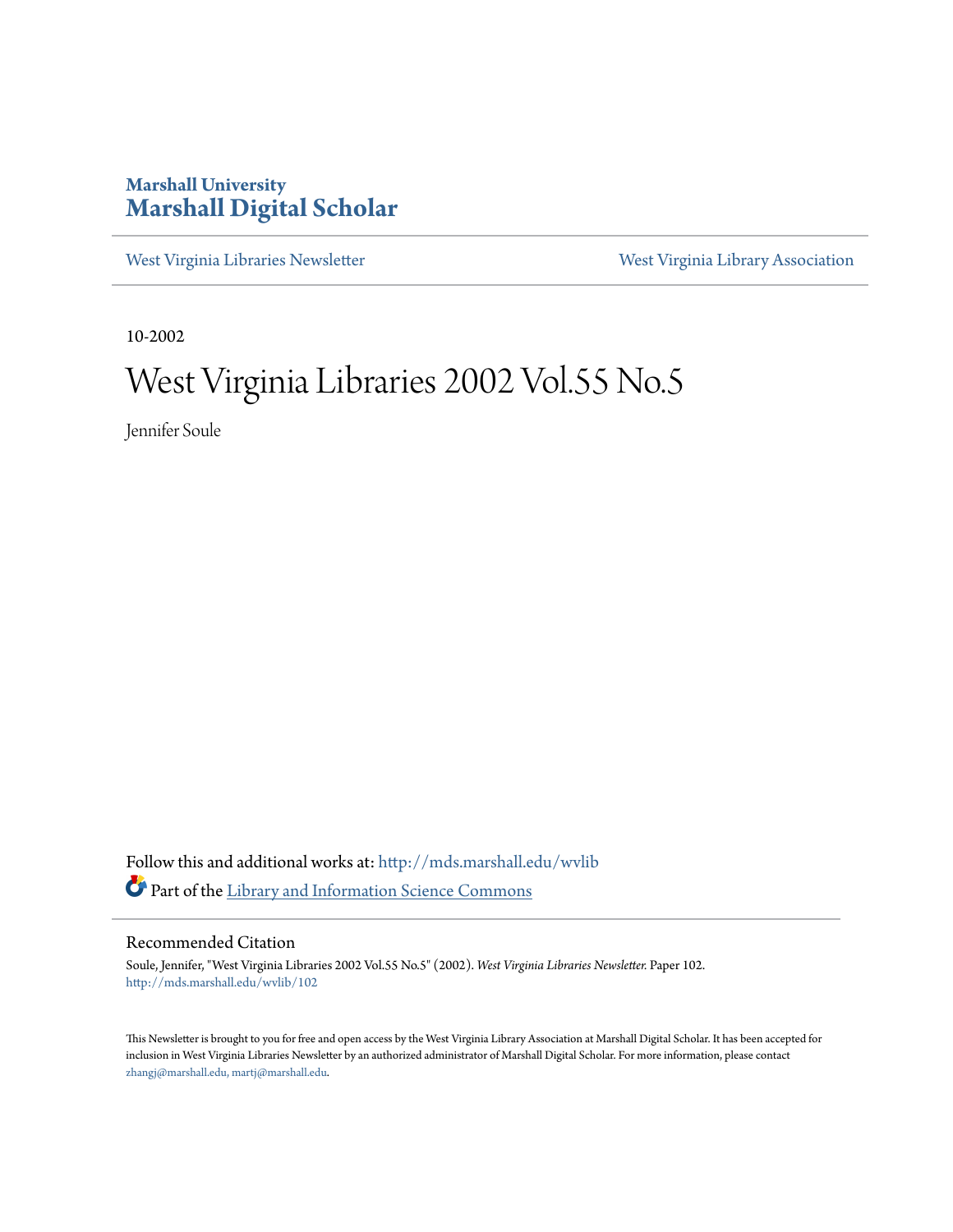

# **Librarians, supporters rally for reading**

It began at WVLA's Fall Conference. Librarians and library supporters, inspired by a workshop on advocacy by Charles Beard from the University of West Georgia, decided we needed to make some noise about the valuable services that libraries provide to the citizens of West Virginia. Children's Book Week, November 18 – 24, provided an excuse to rally the troops! It was a bit of a scramble organizing a rally in three weeks. Permits, signs, entertainers, speakers and media coverage. Sub Hub librarians sent emails to their libraries. Service center directors called libraries around their areas. News of the rally went up on WVLA's list







**The Cabell Co. PL Chicken and Kanawha Co. PL's Library Lynx dance to Ron Sowell's tunes.**



**Congresswoman Shelley Moore Capito calls reading the key to success for her children and all of West Virginia's young people.**

serve. School librarians got the news via Beth Yoke, their Division Chair. Connie Clay from Princeton Library persuaded the vo-tech center there to make signs; Marshall University made signs as well. Monty Maxwell of WVU and Pam May from the Kanawha County Public Library did an outstanding job of alerting the press. Press releases written by Allen Johnson of Pocohontas County and Connie Clay appeared in local newspapers all over West Virginia. Linda Wright, KCPL Director, and Terri McDougal, Children's Librarian at KCPL were instrumental in pulling together a wonderful program of speakers and entertainers. And finally there was good old Mother Nature who provided us with one of the few beautiful (if chilly) autumn days of November.

*—More on page 10*

### *\$ave on due\$!*

By vote of the membership at this fall's conference, WVLA dues will increase beginning in 2004. (See August 2002 *WV Libraries*, page 9, for details.) Meanwhile, pay one more time at a savings! Renew your membership at the website: http:// www.wvla.org. You also may download additional membership forms at the site.

1 October 2002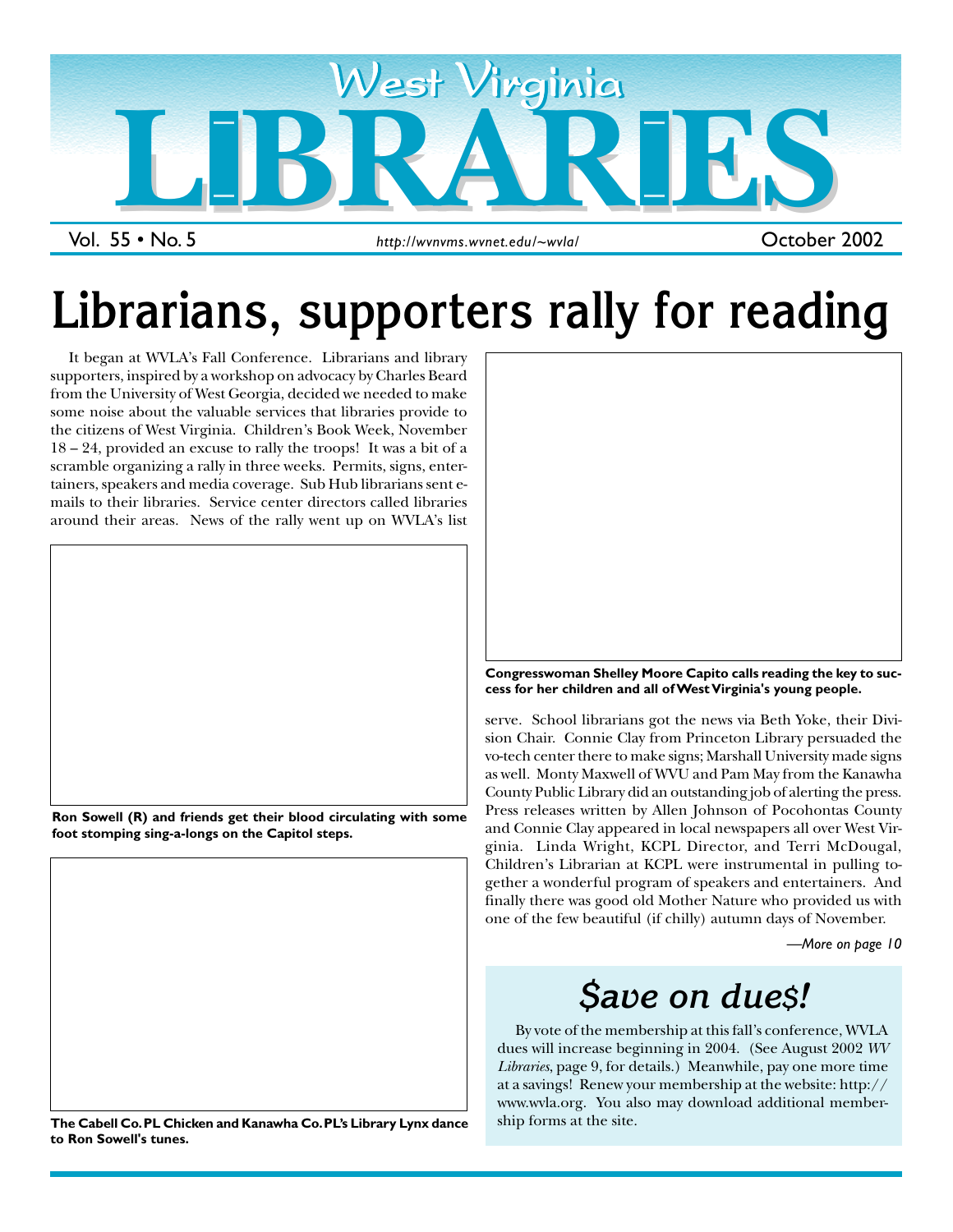

## A Message from the President

It is amazing how fast this year has flown by. Of course, I have noticed as I grow older that time moves faster with *every* passing year. One of those age things.

From the comments I heard at the conference and afterward at the automation vendor demos at Clarksburg, the conference was a great success. With 220 attendees and 32 vendors, attendance was up and, while Steve Christo is still paying bills, it is expected to make a profit. Plus, if nothing else, Pipestem should put to rest our stodgy images as librarians! Between the line dancing, limbo contest, and great, if occasionally strange, karaoke performances at the luau, we proved ourselves to be quite the party animals. Besides how many other states have a state librarian who does a mean Elvis Presley impersonation and a great Jimmy Buffett karaoke?

One of the problems with being President is that you are in charge of programming, and while you get to have pleasant phone conversations and e-mails with the many speakers, at the conference you are so busy that you don't get a chance

to hear many of them. I did manage to get to Charles Beard's pre-conference on advocacy, and he lived up to his sterling reputation. Carol Bradsher of MORE explained exactly how Ohio is bringing together many different types of libraries into a voluntary resource sharing; her presentation sparked many attendees to think about our own state's needs.

Ed Davis brought his years of experience as a writer and a member of writer's organizations to his library audience when he detailed the "care and feeding of authors." There were so many others that I wanted to hear that I am looking forward to this issue of *West Virginia Libraries* to find out more.

Everyone assured me that once the conference was over, the work as President is done. Promises, promises! I understand completely now the quote from the Godfather III movie (paraphrased), "Just when I thought I was out, they pull me back in." Even as I struggle with the contract for Oglebay in 2004 and letters to government officials concerning the two resolutions passed at the conference, I really don't mind. This has been a great learning experience. Rarely was I turned down when I asked anyone to help or volunteer, and this denotes a powerful force in support of libraries.

So let me thank the members of the Executive Board for all their hard work and dedication this year, as well as the members of the conference committee who put in tireless amounts of work that paid off in a smooth-running, successful conference. And let me thank my own staff which has had to put up with a distracted director who they are all convinced is permanently attached to a telephone or a computer.

So as I look forward to far fewer e-mails and phone calls, I also have confidence that the Association and its members are moving in the right direction with the planning process, our new website and the many possibilities that it represents, and the soon forthcoming leadership of our tremendously capable President, Julie Spiegler.

> Sharon R. Saye President, WVLA saye@bridgeportwv.com

## **Mentors needed**

As of July 1, 2002 Southern Connecticut Library Council became the fiscal sponsor of Exchanging Jobs [www.exchanging jobs.org], a free website devoted to job exchanges and job shadowing for librarians. A job exchange lets a participant trade places for a set period of time-typically from one to six months-with someone who has similar responsibilities. Job shadowing, on the other hand, typically lasts between half a day and two days and comes in two varieties: 1) A mentee posts his or her contact information on a list specifying the type of job that would be of interest. A mentor who works in this type of job contacts him or her to arrange a time for the mentee to shadow the mentor; 2) A mentor posts his or her contact information and job responsibilities on a list. A mentee interested in

this type of job contacts the mentor to arrange the shadowing-there is a particular need for this variety of job shadowing. To sign-up, go to [www.exchangingjobs.org/ app\_shadowme.html]. In both varieties the mentee would accompany the mentor around during the workday.

A route to mentoring that is not connected to Exchanging Jobs is for an individual to enroll in a mentor program offered by their state library association. For example, the Arizona, California, Connecticut and Kentucky Library Associations sponsor formal mentor programs for their members. Another option would be to seek out a formal mentor program from a specialized library organization, such as one sponsored by The American Association of Law Libraries, the Medical Library Group

of Southern California & Arizona, and REFORMA (National Association to Promote Library and Information Services to Latinos and the Spanish-speaking).

People seek a job exchange or shadowing for a variety of reasons, such as needing a change of scenery, wanting to expand social networks or looking for a broader perspective on the profession. Exchanging Jobs is run by Samuel R. Brown, Ph.D., who pursued his own job exchange in 2001. Why not contact him at sam@exchanging jobs.org to find out more information or just go to the website to look around. Note—Exchanging Jobs is an initiative of its fiscal sponsor, Southern Connecticut Library Council, a fully tax exempt organization under section  $501(c)(3)$  of the U.S. Internal Revenue Code.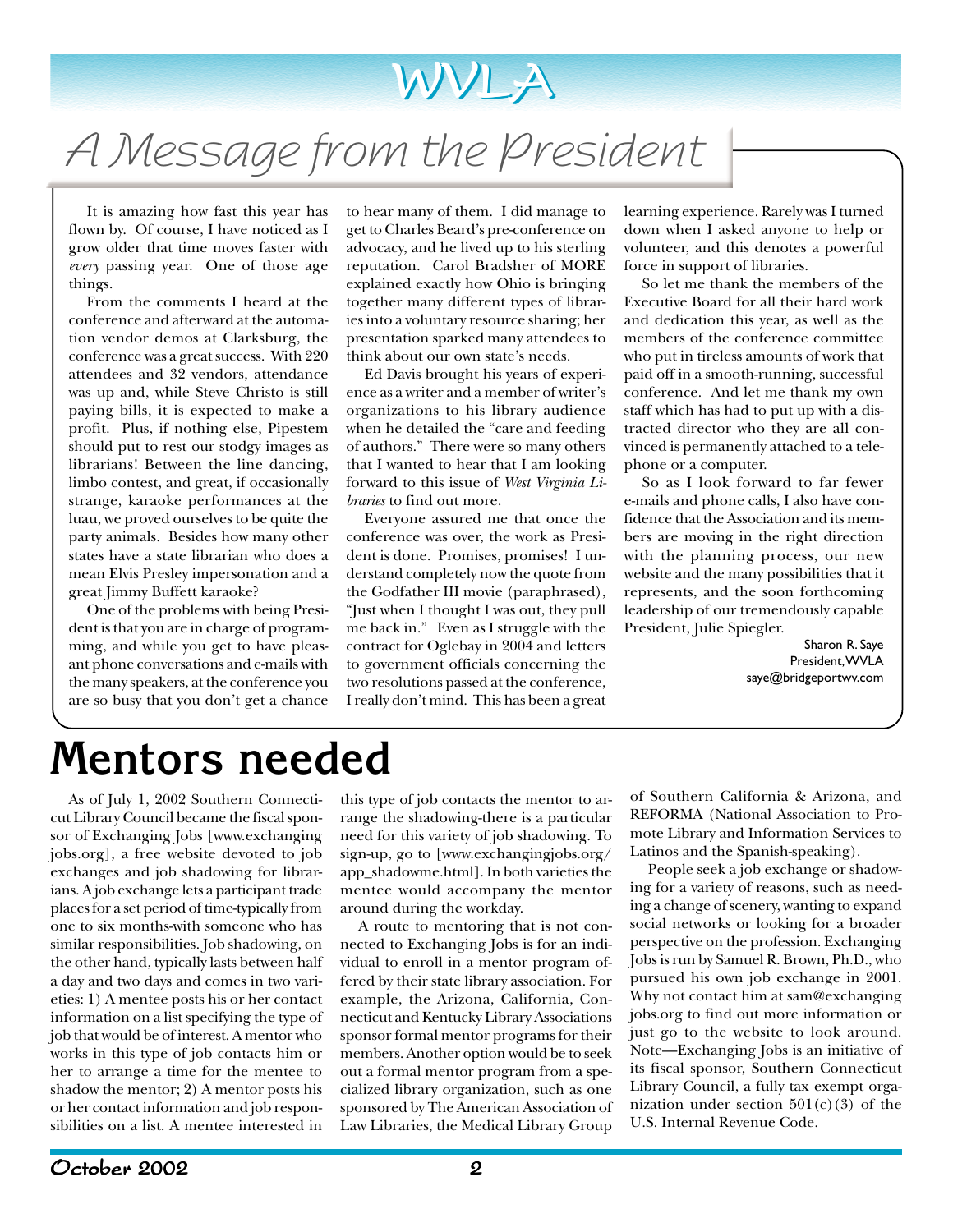# WVLA WVLA

### *People in the News*

**Tom Adamich** joined the staff of the West Virginia Library Commission in August as Library Services Cataloging Librarian. He was previously employed as Cataloging Librarian at Stetson University College of Law in Florida. Tom has cataloging experience with school and public libraries in Ohio and Florida and, from 1993- 1999 was President of Visiting Librarian Service, a freelance library and information service that provides cataloging and technical service support and training to all types of libraries. He earned a Masters of Library/Information Science from Kent State University and a Bachelor of Arts from the University of Akron.

■ ■ ■

**Peggy Bias** left the Director's position at Putnam County Library after 17 years to become Director at Bedford (VA) Public Library System. She earned her MLS at the University of Kentucky and has been an active member in the West Virginia Library Association. She is a WVLA Dora Ruth Parks Award winner and was a dedicated member, and chair, of the Legislative Committee.

■ ■ ■

**Jackie Chaney**, former Buffalo High School librarian, has accepted the position of Director at Putnam County Public Library.

■ ■ ■ **Suzette Lowe**, former Director of Roane County Library, has accepted the position of Director of Jackson County Library in Ripley. She directed the Clay County Library prior to moving to Roane. She received her MLIS from South Carolina in 1995.

■ ■ ■

Governor Wise has appointed **Kathryn McAteer** of Shepherdstown as a Library Commissioner. McAteer is a longtime resident of Jefferson County. As a teacher, McAteer says she understands the importance of public libraries for the citizens of West Virginia. She and her family are regular users of state libraries.

■ ■ ■

**Ed Rauh**, Director of Jackson County Library, has retired after over 20 years of service. Rauh also was Director of Alpha Regional Library for many years and mentored a number of library staff, encouraging them to continue their education, including working toward MLIS degrees. He was also active in the West Virginia Library Association and assisted in organizing many Library Legislative Day dinners.

**Editor**

**Jennifer Soule** South Charleston Public Library 312 Fourth Avenue South Charleston, WV 25305 304-744-6561 • 304-744-8808 (FAX) souleja@scpl.wvnet.edu

#### **Assistant Editor**

**Pamela Coyle** Martinsburg-Berkeley Co. Public Library 101 West King Street Martinsburg, WV 25401-3209 304-267-8933

#### **Circulation Editor**

**Barbara LaGodna** Evansdale Library, WVU P.O. Box 6105 Morgantown, WV 26506-6105 304-293-4695 x5103 blagodna@wvu.edu

#### **Advertising Editor**

**Kelly Funkhouser** Morgantown Public Library 373 Spruce St. • Morgantown, WV 26505 304-291-7425 (W) • 304-291-7437 (FAX) funkhous@hp9k.clark.lib.wv.us.

> *West Virginia Libraries* (ISSN) 0043-3276) is the official publication of the West Virginia Library Association. The views expressed are not necessarily the official viewpoints of WVLA.

*West Virginia Libraries* is published six times a year in February, April, June, August, October and December. A subscription is included with membership dues. The subscription rate for non-members is \$15 per year. Some back issues are available at \$3.75 per issue. All back issues are available from:

University Microfilms - Ann Arbor, Michigan

Photographs, news, articles and correspondence should be sent to the editors. Subscriptions and changes of address should be sent to the Circulation Editors.

> Copy deadline: 15th of month preceding publication.

**WVLA's Web site: http://wvnvms.wvnet.edu/~wvla/**

**Gorgeous mists and mountains provide the backdrop Gorgeous mists and mountains provide the backdrop for this year's annual conference at Pipestem. for this year's annual conference at Pipestem.**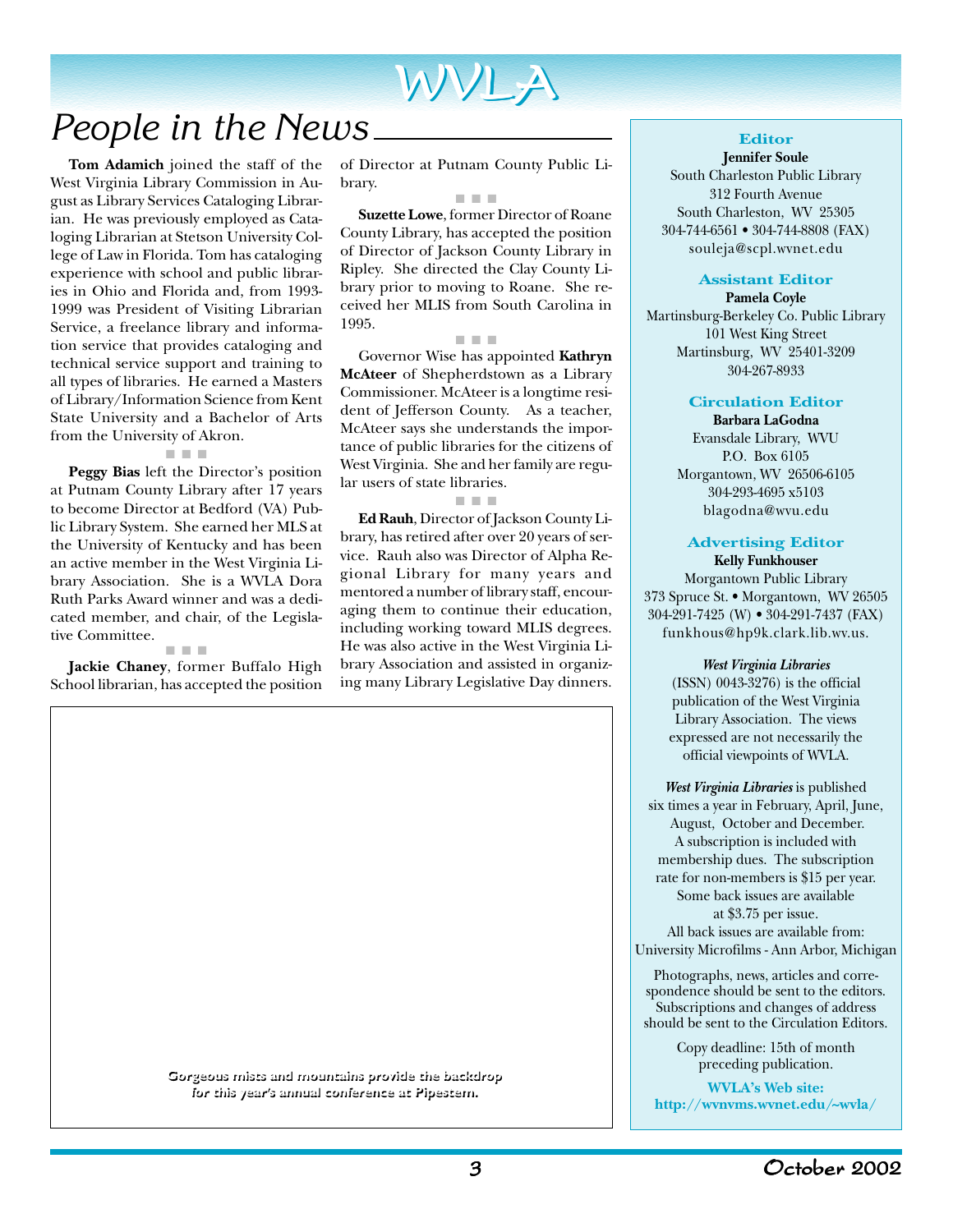# **2003 resolutions passed**

WVLA WVLA

The membership passed the following two resolutions unanimously at the First General Session.

#### Resolution 1:

#### *Funding of Public Libraries Through Special Laws and Legislation*

- **WHEREAS** eleven public libraries in the state of West Virginia are funded through special funding laws and legislation enacted and enabled by the West Virginia Legislature; and,
- **WHEREAS** these eleven public libraries contribute significantly to the provision of excellent library services and quality resources throughout the state of West Virginia; and,
- **WHEREAS** special legislation and laws for public library funding are vitally important to ensure sustained high levels of library service and provision of effective library materials for the citizens of West Virginia; and,
- **WHEREAS** the loss or diminution of dedicated funding for these eleven libraries would cause significant and irreparable harm to all citizens of the state of West Virginia; and,
- **WHEREAS** current laws and regulations that calculate funding formulas for public education in West Virginia fiscally penalize the eleven county public school systems who, by law, must partially fund public libraries within their counties;
- **NOW, THEREFORE, BE IT RE-SOLVED,** that the membership of the West Virginia Library Association, meeting in annual conference this

October 16th, 2002, does enthusiastically support the continuation of special funding laws for these eleven public libraries in West Virginia. Further, the Association encourages and supports the identification of an equitable resolution to West Virginia's school aid funding formula that does not penalize or harm, either directly or indirectly, the fiscal health of these eleven public libraries.

**BE IT FURTHER RESOLVED,** that a copy of this resolution be provided to: Hon. Robert E. Wise, Jr., Governor of the State of West Virginia; state legislators in the affected counties; Dr. David Stewart, State Superintendent of Schools; Kay Goodwin, Secretary, Education and the Arts; the County Commissioners' Association of West Virginia; the West Virginia School Superintendents Association; the West Virginia School Board Association; the West Virginia Education Association; and the West Virginia Federation of Teachers.

#### Resolution 2

- **Whereas,** the quest for knowledge by school students in West Virginia is stimulated and developed through the use of educational resources and services provided by school library media programs; and
- **Whereas,** school library media programs provide access to a wide variety of necessary educational materials such as books, magazines, audio and video tapes, laser discs, instructional television, computer software and databases, as well as technology needed to utilize these resources; and
- **Whereas,** school library media programs provide learning activities designed to enhance reading motivation and establish the information literacy skills necessary for lifelong learning; and
- **Whereas,** the full potential of school library media programs is dependent upon trained professional library media specialists whose varied skills assist teachers and students in effectively using this wide range of information resources; and
- **Whereas,** adequate funding of school library media centers and programs and the funding of adequate and equitable salaries for the professional library media specialists who manage these centers and programs is essential in ensuring excellence in school library media centers and school library media specialists;
- **Now, Therefore, Be It Resolved,** that the membership of the West Virginia Library Association, meeting in annual conference this October 16th, 2002, does enthusiastically support the adequate funding of school library media centers, programs, and library media specialists by the fifty-five county Boards of Education.
- **Be It Further Resolved,** that a copy of this resolution be provided to: Hon. Robert E. Wise, Jr., Governor of the State of West Virginia; state legislators; Dr. David Stewart, State Superintendent of Schools; Kay Goodwin, Secretary, Education and the Arts; The West Virginia School Superintendents Association; the West Virginia School Board Association; The West Virginia Education Association; and the West Virginia Federation of Teachers.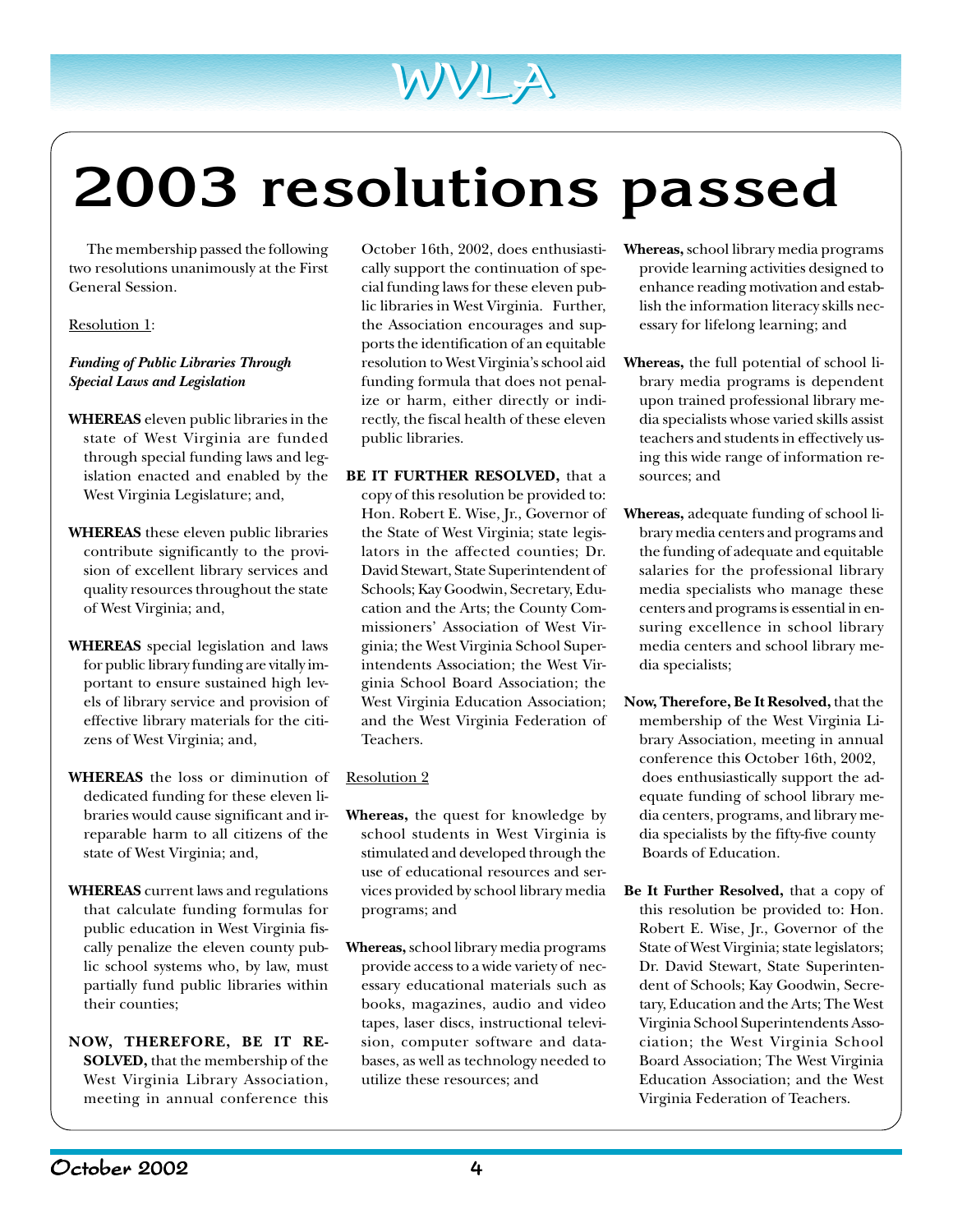

**L-R: Suzy McGinley (WVLC), Emilee Seese (Ritchie Co. PL), Barbara Carr (Grant Co. PL), Karen Hiser, Denise Ash, Sarah Johnson (all WVLC) and Rebecca Lafferty (Clarksburg PL) wow the crowd with a tuneful karaoke melody. Kathy Winfield (WVLC) hides in the background.**

# *Conference luau brings librarians together for food and fun*

#### By Dottie Thomas

Those of us who were brave or foolish enough to sing karaoke at the recent WVLA Annual Conference's Luau can testify to believing in the power of music and song to make us feel as '70s songster Mac Davis sings "young, and rich and free." During the luau several groups of West Virginia librarians were magically transformed into rock stars.

One such group included WVLC employees Denise Ash, Sarah Johnson, Kathy Wingfield, Tammy Richards, Suzy McGinley, and Karen Hiser. The other three songbirds were Rebecca Lafferty from the Clarksburg-Harrison County Public Library, and Tressa Prunty and Emily Seese of the Ritchie County Public Library. These stunningly hip ladies graced us with three musical numbers including their own unique version of "My Girl"—you guessed it, the lyrics were changed to "My Guy."

Two of our state's universities graced us with the Deans of their library systems, Barbara Winters and Francis O'Brien. These two groovy rockers did a swell version of Ike and Tina Turner's "Rolling on the River." I'll let you guess who was Ike and who was Tina! Way to rock, Barbara and Francis!

*—Continued on page 8*

**J.D. Waggoner (WVLC), Susan Reilly (City-County PL, Moundsville) Dottie Thomas (Ohio Co. PL, Wheeling) and Commissioner Chuck Julian belt out a tune during karaoke.**

**Librarians line up for the West Virginia Luau on Thursday night.** *Photos by Steve Christo, Cabell Co. Public Library*

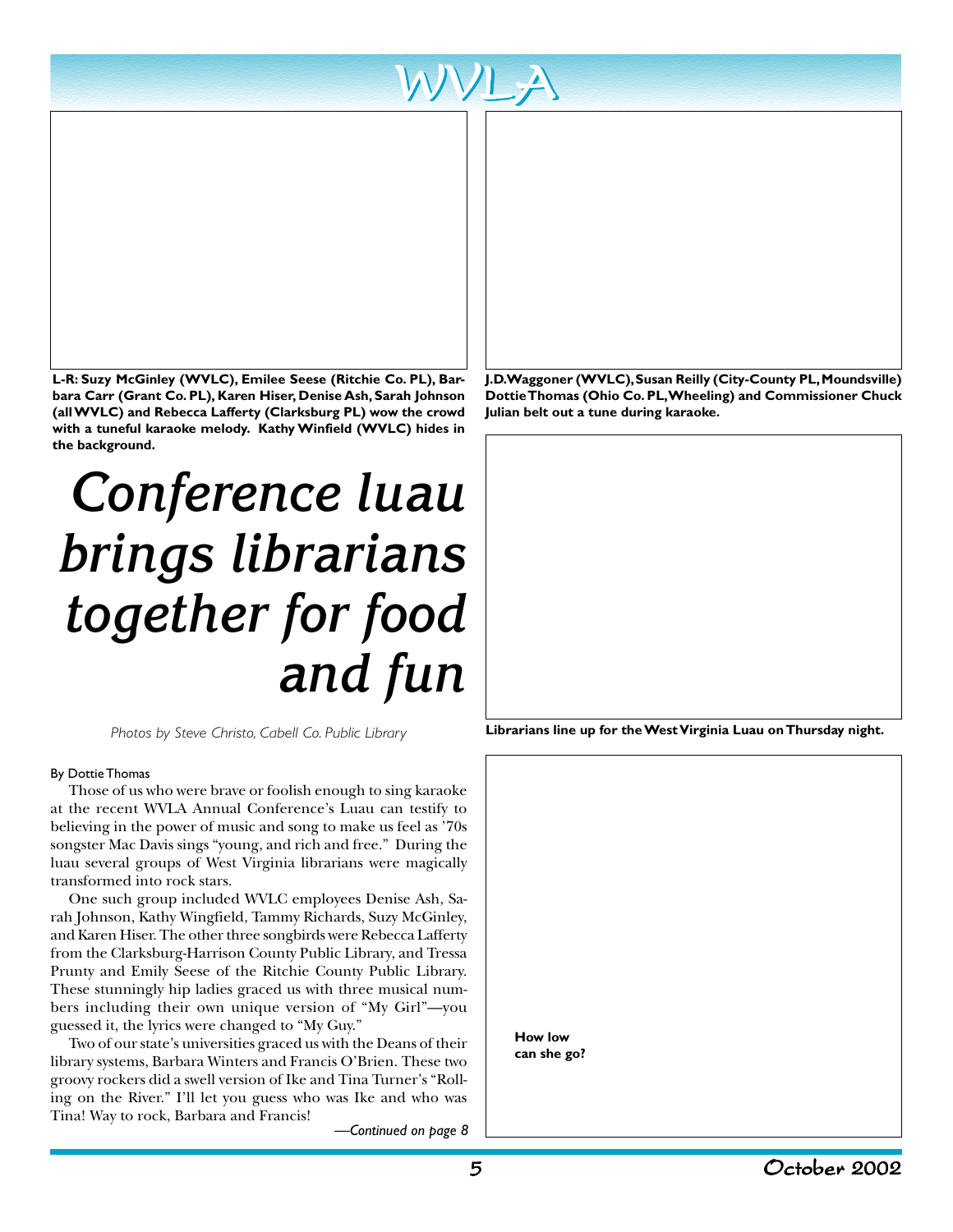



**Association President Sharon Saye (Bridgeport PL) welcomes attendees to the Second General Session (banquet).**

**Storyteller Bil Lepp has 'em rolling in the aisles with tales of "Buck Dog."**

**Morgan: Donna Morgan (McDowell Co. PL) accepts her Certificate of Merit during the awards ceremony.**



**Literary Merit Award winner John Cuthbert (Curator, WV & Regional History Collection and Head, Special Collections, WVU) thanks the Association for his award.**

### *AT CONFERENCE BANQUET* **Duncan, Cuthbert win awards; Morgan, Stephan honored with certificates of merit**

While West Virginia storyteller Bil Lepp had the crowd at the Conference Banquet rolling in the aisles this year with his talk "Half Truths and Whole Lies," the awards ceremony stole the show once again.

Librarians proved just how sneaky they could be in surprising Judy Duncan, Director of the St. Albans Public Library, with this year's Dora Ruth Parks Award—especially since Judy, as WVLA Secretary, is a member of the selection committee! Using every bit of strategy taught in library school and in the trenches, other



**case) to incoming President Julie Speigler (Kanawha Co. PL)** *—Continued on page 7*

committee members, colleagues, and friends collected her nomination and information about her long career in West Virginia libraries. Judy was honored for her work with the West Virginia Library Commission early in her career, her second career at the Kanawha County Public Library System, and the extensive work she has done for the West Virginia Library Association. She has served and now serves as Secretary, and previously served in other offices, including President.

The Association honored John Cuthbert, Curator of the West Virginia and Regional History Collection and Director of the West Virginia Historical Art Collection at the West Virginia University Libraries, with its 2002 Literary Merit Award. Cuthbert is the author of *David Hunter Strother: One of the Best Draughtsmen the Country Possesses*, *The Edden Hammons Collection*, and *Early Art and Artists in West Virginia*. Senator Jay Rockefeller pointed out the importance of the last title in his foreward to the book. "This book is ground- breaking, because it establishes a foundation upon which we can begin to elaborate the rich history of art in West Virginia…..This uplifting part of our heritage deserves to be much better known. *Early Art and Artists in West Virginia* represents an outstanding contribution towards this end."

Certificates of Merit for outstanding service to libraries and librarianship in West Virginia were presented to Donna Morgan, director of the McDowell County Library System, and Thomas A.E. Stephan, a former trustee of the Ohio County Public Library.

Morgan was hailed for her outstanding leadership in bringing her library back from flood damage in excess of \$400,000. The **Outgoing President Sharon Saye (R) passes the gavel (and brief-** May 2, 2002, floor in Welch destroyed a significant portion of the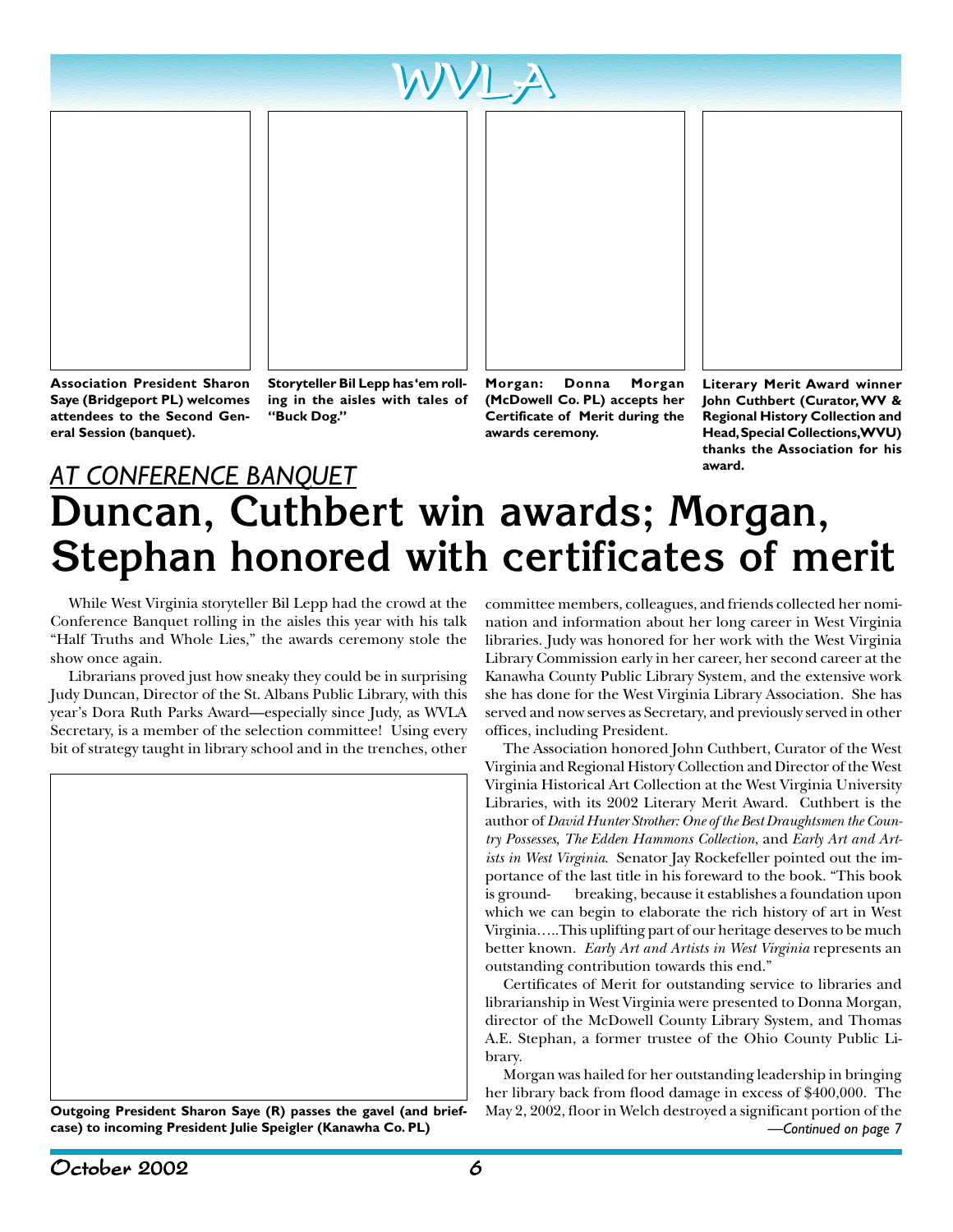





**A surprised Judy Duncan (St. Albans PL/KCPL) accepts the 2002 Dora Ruth Parks Award.**

**Education and the Arts, inspires librarians in his keynote address describing how libraries have influenced him.**

library's materials and closed the library until July 15 of that year. Her ability to maintain staff morale, deal with government agencies and the press in a professional manner, and "her belief that the facility would be returned to normalcy," were recognized, in particular.

Stephan served the Ohio County Public Library beginning in August 1967, and led it through a \$1.5 million dollar building project, the establishment of an Endowment Trust, and the oversight of the Morrow Estate Trust. He worked actively to promote libraries throughout West Virginia and assisted other trustees throughout the State. He worked closely with legislators to promote library funding and he maintained close ties with the West Virginia Library Commission in its efforts to promote library service.

*Photos by Steve Christo, Cabell Co. Public Library*



**Charles Beard, Director of Libraries at the University of West Georgia, presents ideas on how librarians can promote and defend the services they provide.**

**Amy Knapp, Coordinator of Library Instruction, University of Pittsburgh, shares her ideas on ways to teach library users more successfully.**



**Exhibits attracted the attention of librarians from all types of libraries and all parts of the state.**

**Kresta Harris, Tech Services, Cabell Co. Public Library, looks skeptical as comrades plot over a book repair at the pre-conference workshop, Repairing Library Materials.**

**Lawrence S. Cote, Associate Provost, WVU Cooperative Extension Service, suggests differences between coaching and mentoring.**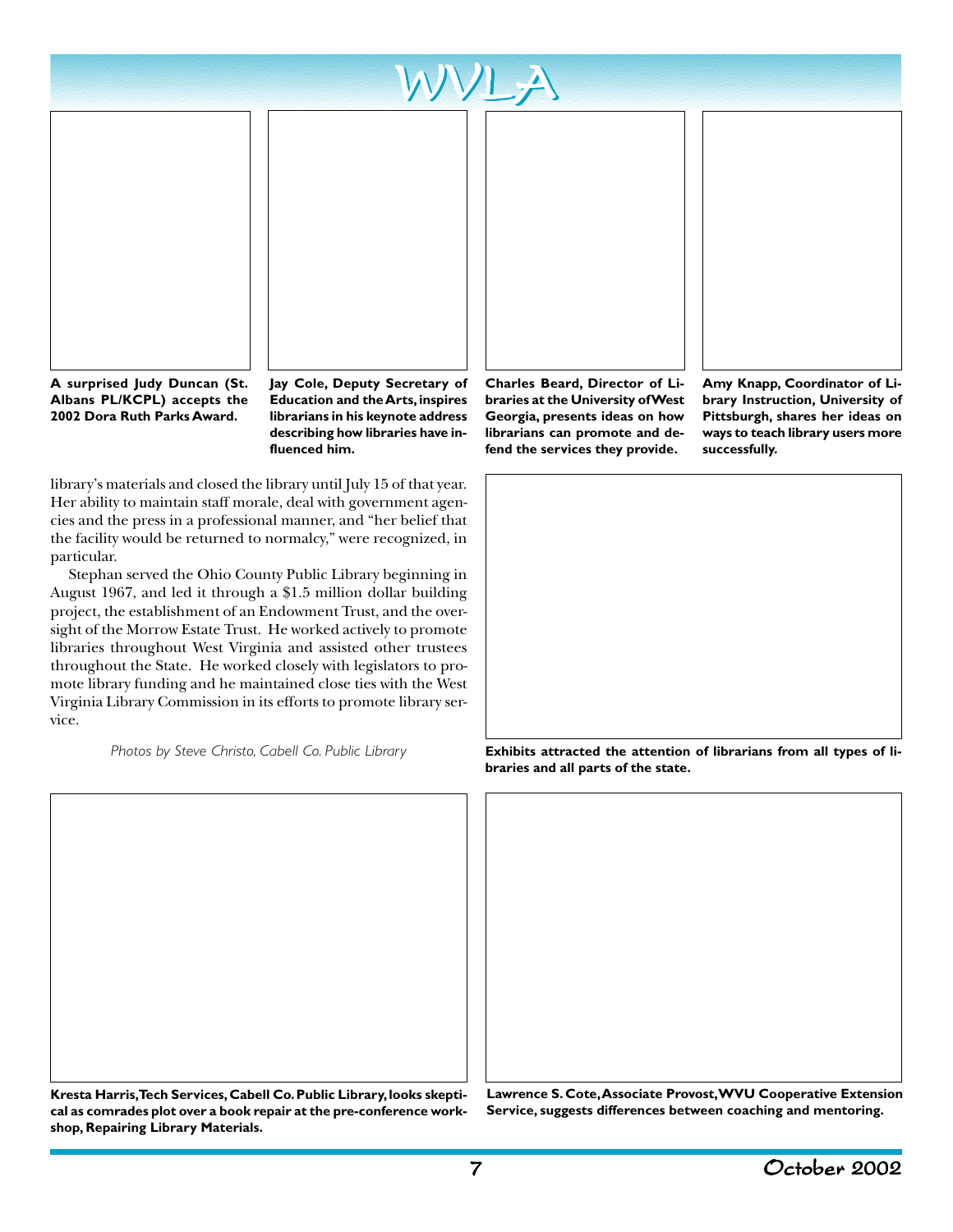**Conference-goers dig in in preparation for post-luau limbo contests and karaoke.**

## *Conference luau... —Continued from page 5*

If the Mamas and the Papas were one of the Sixties most famous quartets, West Virginia now has a real competitor to that group of guys and gals. Our own new Secretary of the Library Commission was among this group as well as one of our distinguished West Virginia Library Commissioners, Chuck Julian. The men were accompanied by two northern panhandle library directors, Susan Reilly of City-County Public Library in Moundsville and Dottie Thomas of the Ohio County Public Library in Wheeling. The quartet sang several numbers including the Eagles' "Lying Eyes," Simon and Garfunkel's "Bridge Over Troubled Water," Sonny and Cher's "I Got You Babe," and the theme from the Beverly Hillbillies television show. This foursome enjoys singing and some of them can even stay on key! Their grand finale was "Friends in Low Places," and by then that's all they had left since they managed to drive everyone else from the room. Not to be discouraged, they ended with "Goodnight Sweetheart" as they exited!

Not to be outdone by West Virginia's quintessential rocker, J.D.; two other gentlemen decided to belt out a number for the audience's listening pleasure. These two were not so much rocking as listing a bit to one side. Fortunately, neither fell off the stage before they managed to sing their ditty. The two crooners were the new Director of the Parkersburg-Wood County Public Library, Brian Raitz, and Parkersburg's new Reference Librarian

and new First Vice-President of WVLA, Charley Hively!

Rounding out the evening's musical offerings was the "West Side Gang." Though this trio never did Broadway and have no official connection to the production of "West Side Story," these "west-enders" all have connections to the west side of Charleston. WVLA Treasurer Steve Christo, incoming WVLA President Julie Spiegler, and Barbara Winters (also of the above-mentioned infamous "Ike and Tina" duet) belted out a few hits and also joined the above-mentioned "Mamas and Papas" on "Bridge over Troubled Water."

What would a Hawaiian Luau be without a limbo contest? And WVLA's Annual Conference Luau celebration didn't disappoint. A do or die limbo contest was held at the luau, and the West Virginia Library Association can now boast that it has a real-live Limbo Queen. No males were brave enough to enter the contest so the position of Limbo King remains vacant. Pole-holders for the contest were Cherie Davis of the Rupert Public Library and Ann Farr of the Greenbrier County Public Library. Contestants included Sarah Johnson, Karen Hiser and Kathy Wingfield, all three of whom are WVLC employees, and Virginia Bates of the Pendleton County Public Library. Apparently the first three mentioned contestants saved their energy and talents more for their later vocal performances, because Virginia Bates, with her superior physical dexterity, won hands down and backbone bent!

WVLA WVLA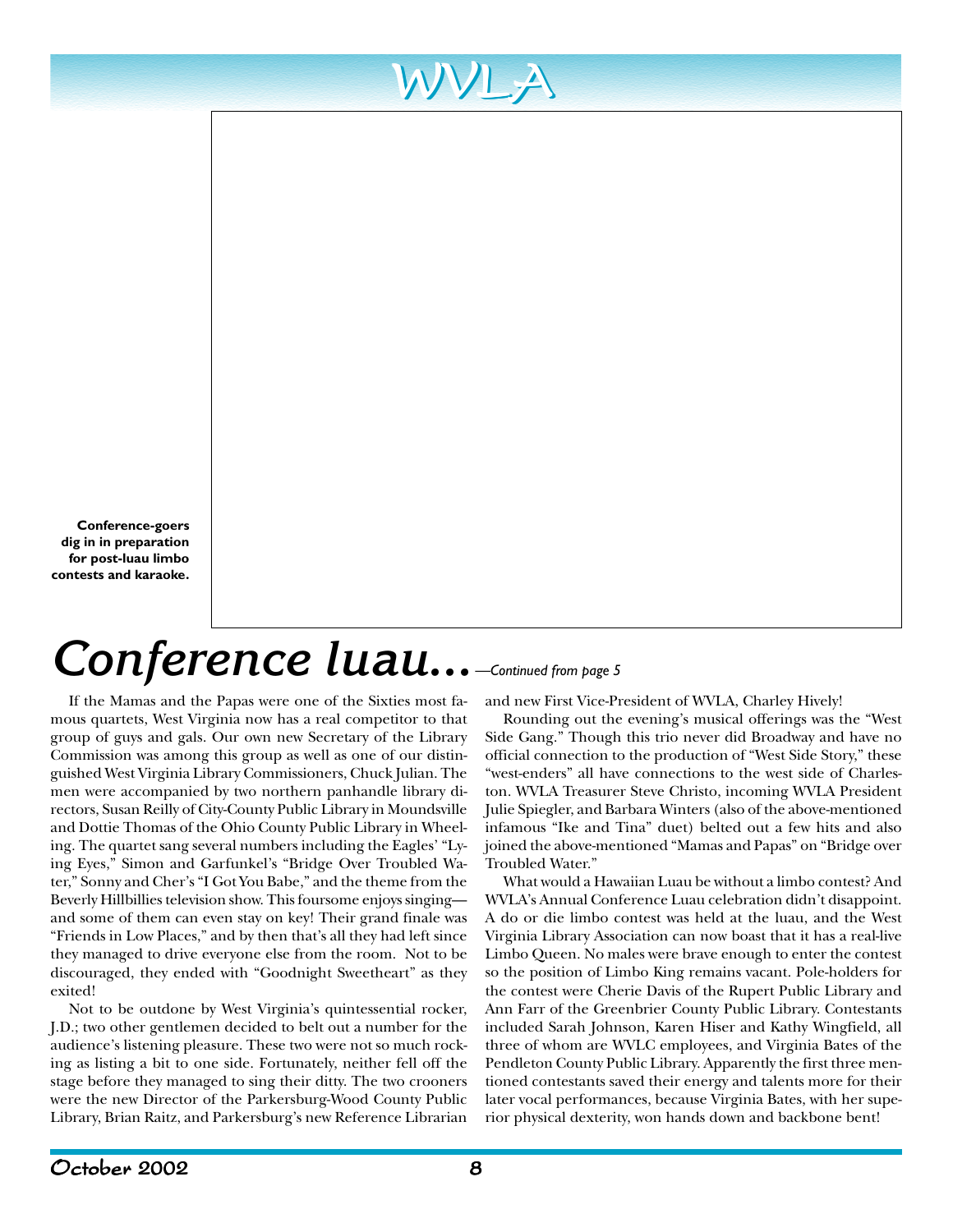# WVLA WVLA

*CONFERENCE WRAP-UP* **'Setting the Goals: The Future of West Virginia's Libraries in the 21st Century'**

#### October 16-18 • Pipestem Resort

*Thanks to reporters Pam Coyle, Margaret Demer, Keith Hammersla, Carolyn Leporini, Jane Levitan, and Teresa Matheny, for their coverage of sessions they attended and their willingness to write the session up. You are appreciated.*

#### FIRST GENERAL SESSION—October 16

The first General Session of the Conference was held on Wednesday, October 16. Minutes and Treasurer's reports were approved as presented. A motion was approved to adjust the WVLA membership dues beginning in 2004. (See proposed dues schedule in August/September *West Virginia Libraries*.) Two resolutions were passed supporting the continuation of the special library laws for 11 public libraries and supporting school library media centers. (See 2003 Resolutions, page \*\*.)

The Conference keynote speaker, Jay Cole, Deputy Secretary of Education and the Arts for the State of West Virginia outlined some of the challenges and rewards of librarianship. Using personal experiences, he reminded the audience of the child-patron he once was. He relived the serendipity and joy of discovering a new author, a new subject to explore. He invited the audience to celebrate with him the opening of the rebuilt Great Library in Alexandria, Egypt, also October 16. From Alexandria to Pipestem, he celebrated libraries worldwide.

#### *Reports from other sessions Preconference: Repairing Library Materials*

If an audio, video, CD, DVD is damaged, should I just delete it from the system and buy a new one? Is the bindery the only solution for damaged books? Kathy Kay from Kanawha County Public Library and Kresta Harris from Cabell County Public Library showed a substantial crowd that there are many ways to repair library materials that are both clever and inexpensive. Kathy showed the group how to repair video doors, replace broken cases, and splice tapes. One key fact in video repair was emphasized: NEVER throw any video case part away—you never know when you will need that spring!

Kresta taught participants to remove marks from pages, repair torn pages, reattach loose pages, repair broken hinges, and more. Plus each member of the audience took away a handy book weight (a brick wrapped in wallpaper) to use for future repairs.

#### *Keeping the Library Relevant in a Digital Age: Redesigning Library Instruction*

Library instructors need to conduct an "environmental scan" of the community to determine what people are using, what they want, and what they need. They should promote what libraries have always done (research, selection and evaluation, reader's advisory) but should also expand instruction to include new formats and methods. Libraries need to adjust the instructional focus from a narrow view of bibliographic instruction to a broader view of information literacy (not only how to find but how to use information). Key components of successful information literacy programs include staff, time, assessment or evaluation, facility resources (meeting space, equipment), partnerships, content (relevant to the audience), teaching methods, and marketing.

#### *The Final Chapter: Closing the Book on a Bad Employee*

Jimmie Epling, Director of the Ohio Valley Area Libraries (OVAL) regional system, presented an overview of how to properly terminate an employee's employment with the library. Epling, who became Director of OVAL in January 2001, previously served as the Assistant Director of Library Services at the Briggs Lawrence County Public Library in Ironton, Ohio from 1991 through 2000.

Epling educated his audience from the first step – having a Board-approved personnel manual in place – to the last – escorting the employee from the building, if necessary. Reasons for immediate dismissal were given along with an overview of a progressive disciplinary procedure. He pointed out that a library's having up-todate job descriptions and performance requirements prior to any new hiring could alleviate the need for eventual dismissal.

He also cited examples of reasons for

terminating an employee, both valid and invalid. He stressed that documentation and consistency were key in protecting the library from any future lawsuits. He also encouraged proper preparation for the final meeting with an employee who will be terminated complete with witnesses, prepared exit documentation and a statement for remaining staff. An animated question and answer session completed the program.

#### *Writing Your Library's History: Stalking the Wild Tales and Sorting Out the Truth*

Dr. Charles A. Julian presented this very informative session which detailed the steps in documenting your library's history. However, the session had wider appeal, as the steps suggested in the presentation could be used for any local resource project a library would undertake. Handouts for all the information were available so the participant could concentrate on the presentation…good thing too, as this was an extremely entertaining performance!

#### *YA Programming with Panache*

Jennifer Hubert, Middle School Librarian for the Little Red School House in Manhattan and author of *Reading Rants!*, brought so much joy and enthusiasm to her subject, that even when the techniques and programming she used in NYC might not be applicable to WV, she remained a pleasure to listen to. Perhaps the strength of the session resided in her demonstration of various "booktalk" techniques. Her talks made participants want to read all of the five she described immediately. Also of great value was the "If I were a one-member BBYA committee," Top Ten Picks of 2002 book list, and other handouts.

#### *Moving to a New Integrated Library System: Things to Think About, Things to Do*

Jane Hughes, Head of Technical Services, and Karen Arnett, Automation Manager, Kanawha County Public Library, suggested paths through the library software system migration. The sad news was that a new software system would not rectify old data problems. Perhaps the success of any

*—continued on page 11*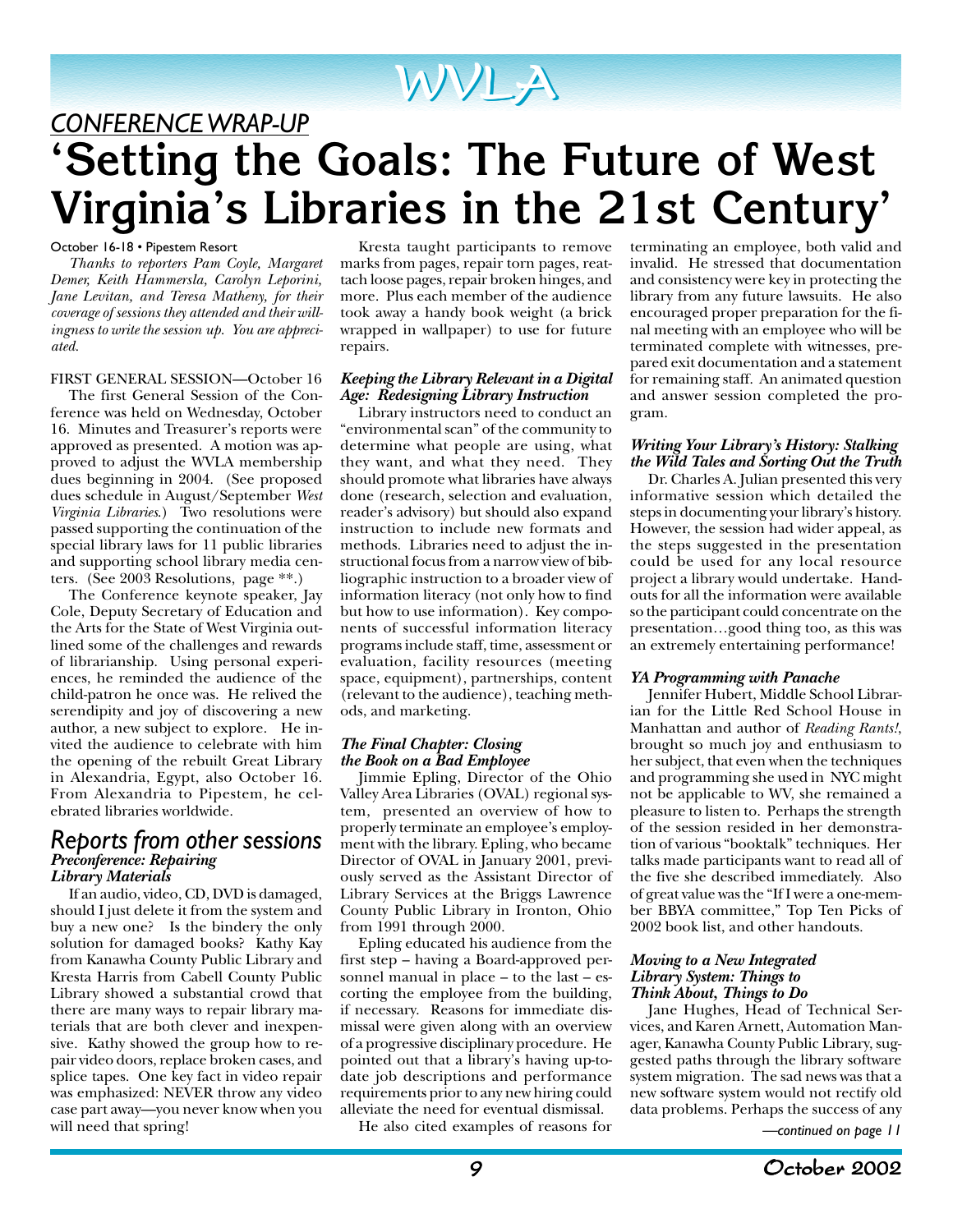



**Librarians warm up and get inspired in the North Briefing Room before the rally.**



**Judy Rule (Cabell Co. PL) speaks to a reporter about the value of libraries—especially to children.**

# *We forgot shhhh…..*

On November 18, despite short notice, more than 200 people from all across the State showed up at the Capitol to sing, dance, wave signs and make some noise on behalf of libraries. The rally focused on children, reading, books and the critical role libraries play in fostering reading skills, providing books and helping to educate the children of West Virginia. Congresswoman Shelley Moore Capito pledged her support for the state's libraries and Speaker of the House Bob Kiss declared his opposition to a 10% cut in library funding. Ron Sowell played and sang until his fingers got too cold and Kate Long sang, told stories and interviewed library patrons.

Did we accomplish our goal? We did get some media attention; we did have an opportunity to talk about the positive impact libraries have in their communities; we did have a good time. But it is only a beginning! We need to blow our horns. We need to inform both those who are responsible for our funding and to the population as a whole just how much libraries do!

The next event to promote libraries and better library funding will be Legislative Day on January 27th in Charleston. By that time we will know what the Governor's budget proposes for libraries for the coming fiscal year and our focus will no doubt be on money issues. I urge everyone between now and then to make some noise in your communities. Let everyone from the smallest patron to the most powerful community leader know just how valuable a resource a library is. Put articles in your papers about programs and usage, about new books and computer services. Talk to civic groups, the mayor, county commissioners, legislators, etc. Blow your own horn, make some noise and forget about shhhh…

Myra Ziegler, Chair • WVLA Legislative Committee



**infant twins respond to reading time at home.**

October 2002 10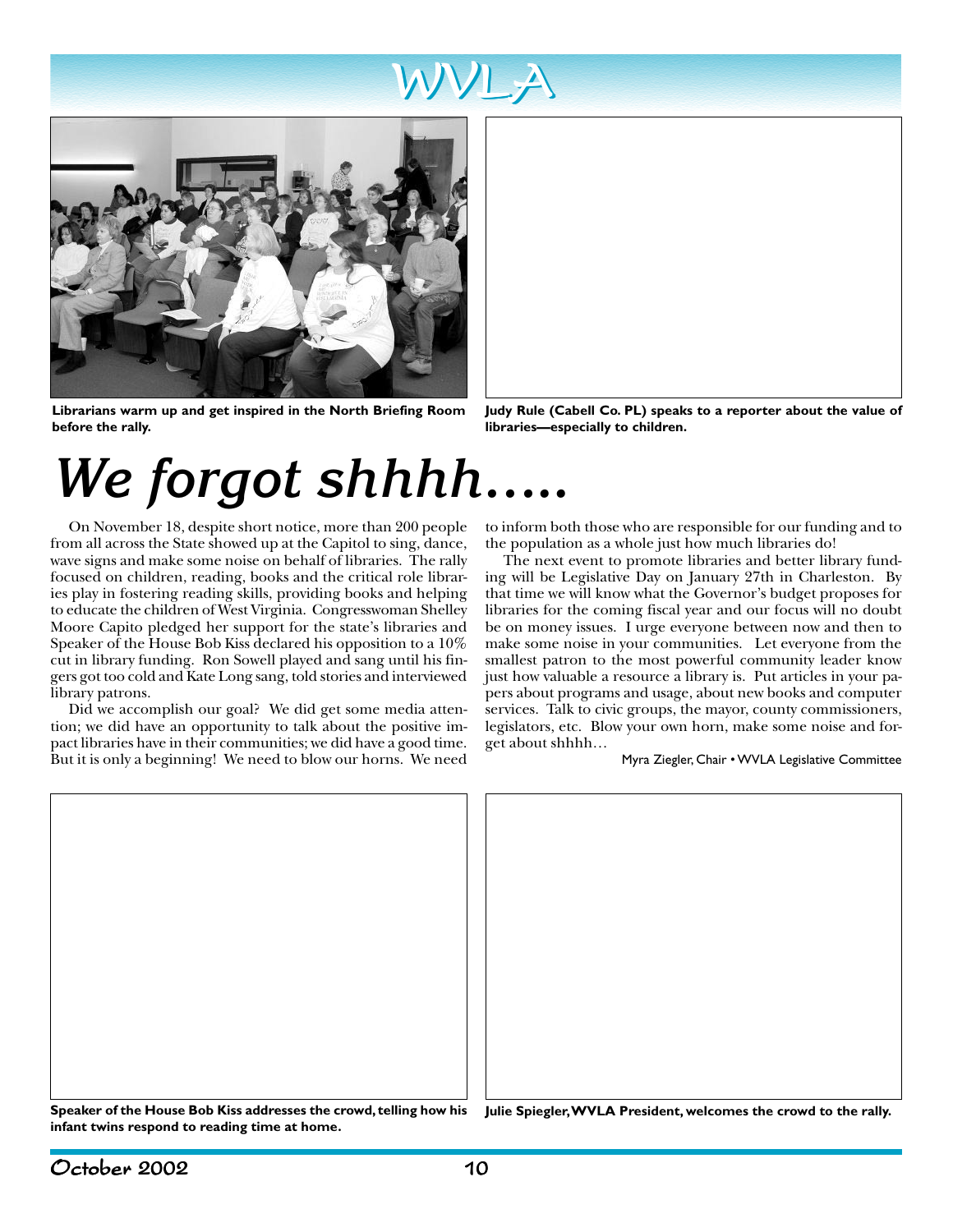### WVLA WVLA **Setting the Goals** *—continued from page 9*

new software venture lays in the planning, weeding, and clean up of old problems. This well attended session generated many helpful questions and answers. Handouts provided were useful guides in preplanning for a conversion to a new system. The session also emphasized the planning needed to index the library catalog. As many WV libraries are exploring new software options, this was a timely and useful session.

#### *New West Virginia Films*

Steve Fesenmaier and guests showed participants it's not all the "The Dancing Outlaw" any more, though that is still an option. Like many aspects of West Virginia life, our films are often stereotyped. If you didn't attend this session you might not know that WV loggers were contracted to salvaged hundreds of boardfeet of lumber after a hurricane in the 1930s devastated New Hampshire. You may have missed that we have a long and honorable tradition of conservation. Some of us are even brilliant, but mad as the animated film about John Nash portrayed. We also have an educational film producer and distributor, "Jaguar Films" of Charleston. Sadly, the films were shown in a room with inadequate shades, and the sun, missing for much of the conference, decided to shine.

#### *Training of Student Workers in Your Library*

Judy Altis of Mountain State University Library suggested that library managers need to treat student workers just as they would any other library employees from the hiring process throughout their employment. Sample interview questions, job description, a training checklist, and handbook for student workers in the library were distributed. A panel of student workers discussed their challenges in assisting library patrons, communication skills, interdepartmental cross-training, and customer service issues. Suggested alternative forms of training include tutorial websites such at the orientation program at the Ohio Library Center at http://www.olc.org, tuition-based courses at http://WebCT.com, and customer service videos available from the West Virginia Library Commission collection.

#### *Teaching 101: Some Basic Instruction and Training Issues for Librarians*

Teaching/training classes in the library should have specified expected outcomes, stated Amy E. Knapp, PhD, Coordinator, Library instruction, University Library System, University of Pittsburgh. Teaching/training should be user-driven, should apply the communicated knowledge, and have a "hands-on" practical application. Classes should have a set time frame and should cover the advertised material in that time period. Printed help materials, either as a paper handout or delivered electronically through e-mail or on a website or listserv, are also very useful. Some basic elements of teaching/training are motivation, preparation, pace/timing, engaging the group, body language, class objectives, content, conclusions, evaluation, and program assessment.

#### *60 Websites in 60 Minutes: Internet Paths to Searching Success*

Dr. Charles A. Julian presented a fantastic collection of Internet sources of information in the following categories: West Virginia sites, business resources, collegiate resources, reference tools, U.S. Congress and other government sites, travel and tourism, geography, library resources, legal and legislation, entertainment, medical sites, and scientific resources. Among the interesting websites featured were the West Virginia Web Sites page at http:/ /www.marshall.edu/wvweb, which can lead to some interesting local websites which you may not have even known existed, and the West Virginia University Bureau of Business and Economic Research at http://www.bber.wvu.edu/eo/publications.htm, which offers economic outlook publications online for various regions throughout the state.

#### *Adrift in the Age of Now: the Making and Meaning of Non Campus Mentis*

The author, college professor Anders Henriksson (Shepherd College), provided a humorous look at bloopers, revisionist hypotheses, and creative interpretations of history from the papers and exams of his college students in his book *Non Campus Mentis.* In this session, the author suggested that perhaps this phenomenon is not merely a result of the burden of studying and the pressure of exams but, more widely, a symptom of the low value our society attaches to its past. He proposes that, as students have turned to television for the last couple generations and now the Internet for their information, their education has suffered due to lack of exposure to primary and authoritative sources. Due to the lack of seeing this information in print through books and in libraries, they have not grasped key elements of historical fact.